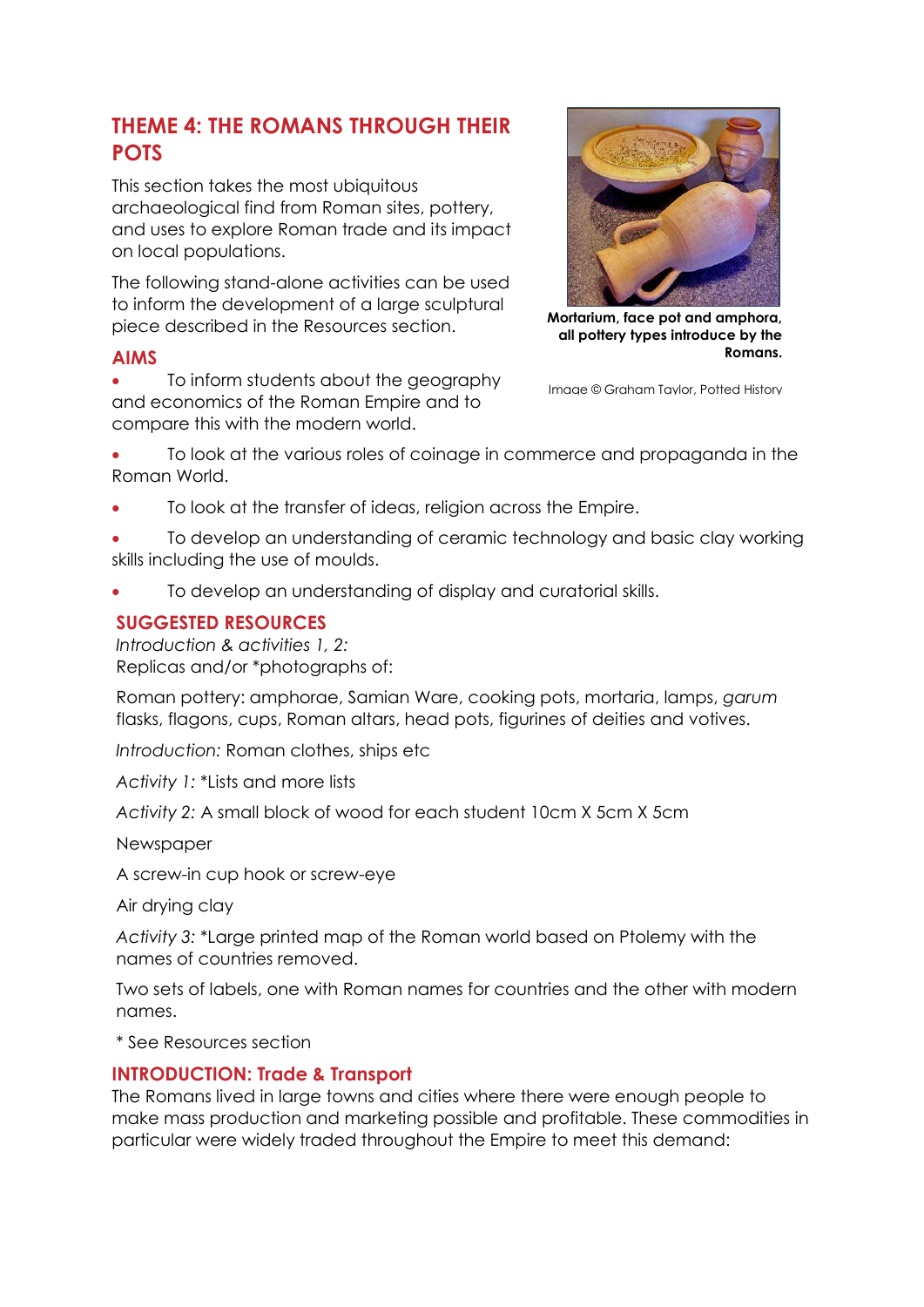Olive Oil

Figs & Dates Fish

Sauce

**Pottery** 

**Textiles** 

Wine

Slaves

- How would this have compared with pre Roman Britain?
- Using the replicas and/or photographs consider how the commodities listed were traded across the Roman world, they were transported

## **MAIN ACTIVITIES**

#### **Activity 1: a pot for a purpose**

The Roman army used a standard set of equipment and appear to have had specific requirements for pottery that was used for preparing, cooking, and serving food.

 Look at the culinary and domestic handling collection and discuss the uses of the various pots. What would be a modern equivalent?

 Consider the diets and living conditions of Britons, Roman soldiers and wealthy Romans. How these compare with the modern life of the students?

#### **Activity 2: Religious expression**

Using the photographs and/or replicas as a starting point, look at religion around the Roman world. What religions did the Roman introduce? Look at the way the Romans assimilated local deities. Consider temples, household shrines, dedicated altars, votive offerings.

Altars were used as a way of communicating with the gods. What messages do the students want to convey to their deities? How can they use the design of their altars to represent this?

#### *How to make miniature Roman altars using air drying clay*

Wrap the wooden block in newspaper.

 Roll out a thin slab of clay, at least 11cm wide and 22cm long. Wrap this around the block to cover the four long sides and seal the edges together. Trim the clay flush with one end and leave slightly longer than the block at the other, leave the two ends open at this stage.

 Stand the block on the end that has been cut flush and fold in the slight overhang at the other end to create an in-turned rim, wet this rim and rub it to make it sticky.

 Roll out another strip of clay 5cm wide and 10cm+ long, lay this over the top of the block so that it is centred and the two ends drape down opposite sides of the block evenly. Press down on the top to fix the strip to the wet flange, closing the top of the altar.

 Now wet the outside surfaces of the flaps that are draped down the sides of the block and roll them up so that they sit like two scrolls on the top edges of the block. This is your basic altar.